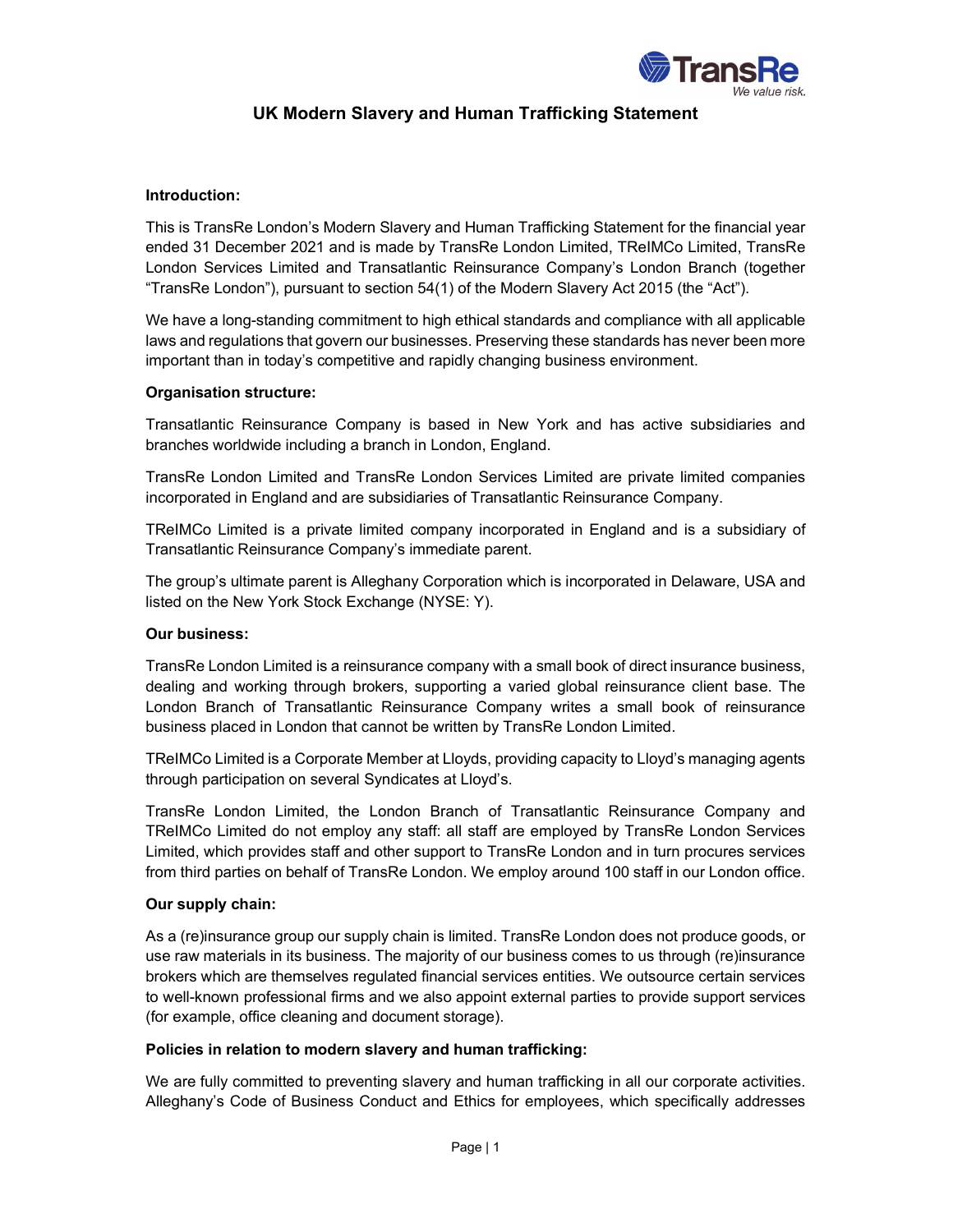

## UK Modern Slavery and Human Trafficking Statement

workplace environment and conduct, reflects our commitment to high ethical standards and uncompromising integrity.

We seek to ensure that all those in our supply chain align with our values, as set out in Alleghany's Code of Business Conduct and Ethics for our business partners.

Other policies in place which aim to minimise the risk of modern slavery or human trafficking, and encourage reporting of any related concerns, include policies covering (re)insurance know your counterparty procedures, third party supplier management, procurement and whistleblowing.

## Risk assessment and management; and supplier due diligence:

We carry out regular assessments of the risk of modern slavery and human trafficking in our business and supply chains, with the specific risk being considered at least annually. We have specifically considered whether the risk is increased as a consequence of remote working practices adopted in response to Covid-19 and subsequently with the move to 'hybrid' working patterns.

The risk of modern slavery and human trafficking in our (re)insurance business supply chain is low. Almost all of our (re)insurance counterparties are themselves regulated entities, both in the UK and worldwide. Where our counterparties are not themselves regulated entities, we transact with them through brokers which are themselves regulated. We operate a know your counterparty policy that applies to all our (re)insurance counterparties without exception. All of the entities on our (re)insurance counterparty database are regularly vetted through a third party know your counterparty system.

New vendors and other service providers are subject to our vendor risk management process and we consider the risk on a case-by-case basis before entering into or renewing any contract. A central register of all our vendors and service providers is maintained.

### Recruitment:

When utilising the services of employment agencies we only use reputable businesses who are subject to the vendor risk management process referred to above. Moreover, we carry out extensive background checks (where permitted by law) on employees to ensure that they have the right to work and are therefore protected by relevant employment legislation and health and safety rules.

### Training:

Staff are reminded annually of the values set out in Alleghany's Code of Business Conduct and Ethics and asked to reconfirm their understanding. The Code of Conduct is also an important element of the induction process for new joiners who are required to acknowledge receipt and confirm their agreement.

TransRe London issued a specific briefing regarding modern slavery and human trafficking to all staff during 2020 and will do so again in 2022.

### Whistleblowing:

TransRe London's Whistleblowing Policy is distributed to all employees via the intranet and encourages anyone who has a genuine concern to report it confidentially, without fear of retaliation.